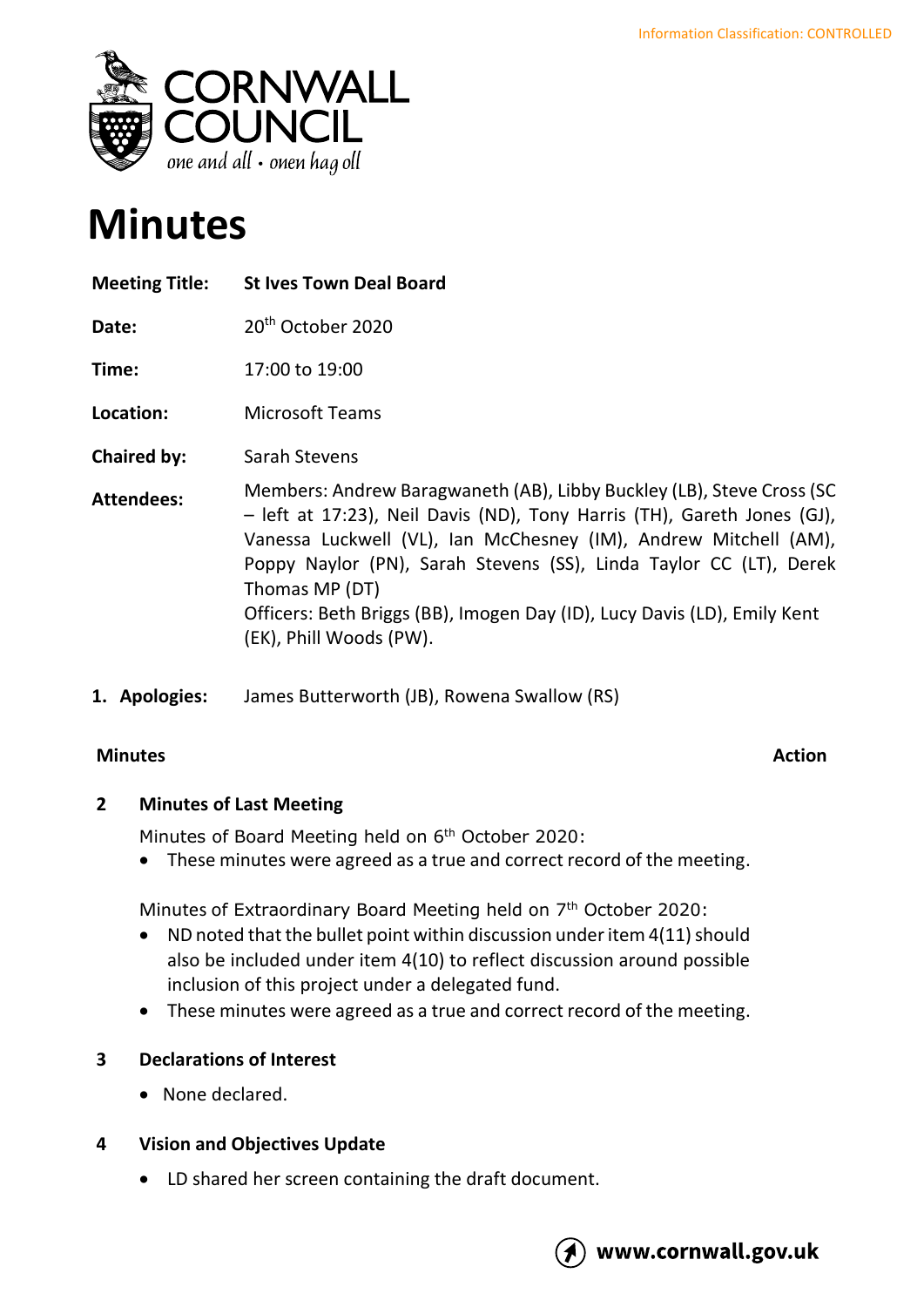- ND advised that the group had sought to reduce the words and simplify the statement.
- It was noted that the next step was to ensure robust outcome indicators against the three identified objectives.
- LD noted that the TIP required a strong narrative and also needed to interweave with the Theory of Change.
- SS noted that connectivity was not mentioned specifically, although it was noted that this could be covered under enterprise.
- This Vision and Objectives document was approved by the Board, noting that there may be amendments required as the TIP and projects developed.

#### **5 Project Prioritisation**

- GJ advised that the panel, consisting of GJ, ND, IM, GT and SS, had met the previous day, having each scored the projects against a set of 20 questions.
- GJ shared the summary spreadsheet detailing the average scores.
- Clarification on co/match funding requirements was sought, with LD advising that the requirement for pound-for-pound co-funding had been removed but that it was important to demonstrate that funding had been sought and reasons given as to why funding was unavailable.
- LD confirmed that Arup was able to assist in terms of identifying possible funding streams, but that a project shortlist was key to this in order to identify the appropriate funds.
- It was noted that the total sum of the current shortlist would allow for a contingency should costs increase, and also for consideration of a delegated fund which would be discussed in more detail under item 6 on the agenda.
- ND raised the question of how contingency should be managed and whether there was allowance for costs to change during business case development.
- **ACTION:** PW to raise with Gov advisors and seek advice based on Cohort 1 feedback.
- **PW**
- PW updated the Board regarding feedback received from Arup on Cohort 1 submissions. He noted that the golden thread of the TIP was key and that the fund was up to £25m but did not have to reach this threshold, with strategic fit being more important.
- The likely success of the TIP was higher with a cohesive set of projects with a strong supporting narrative and that, should this not hit the £25m total, it was not advisable to 'shoehorn' additional projects in to hit the £25m.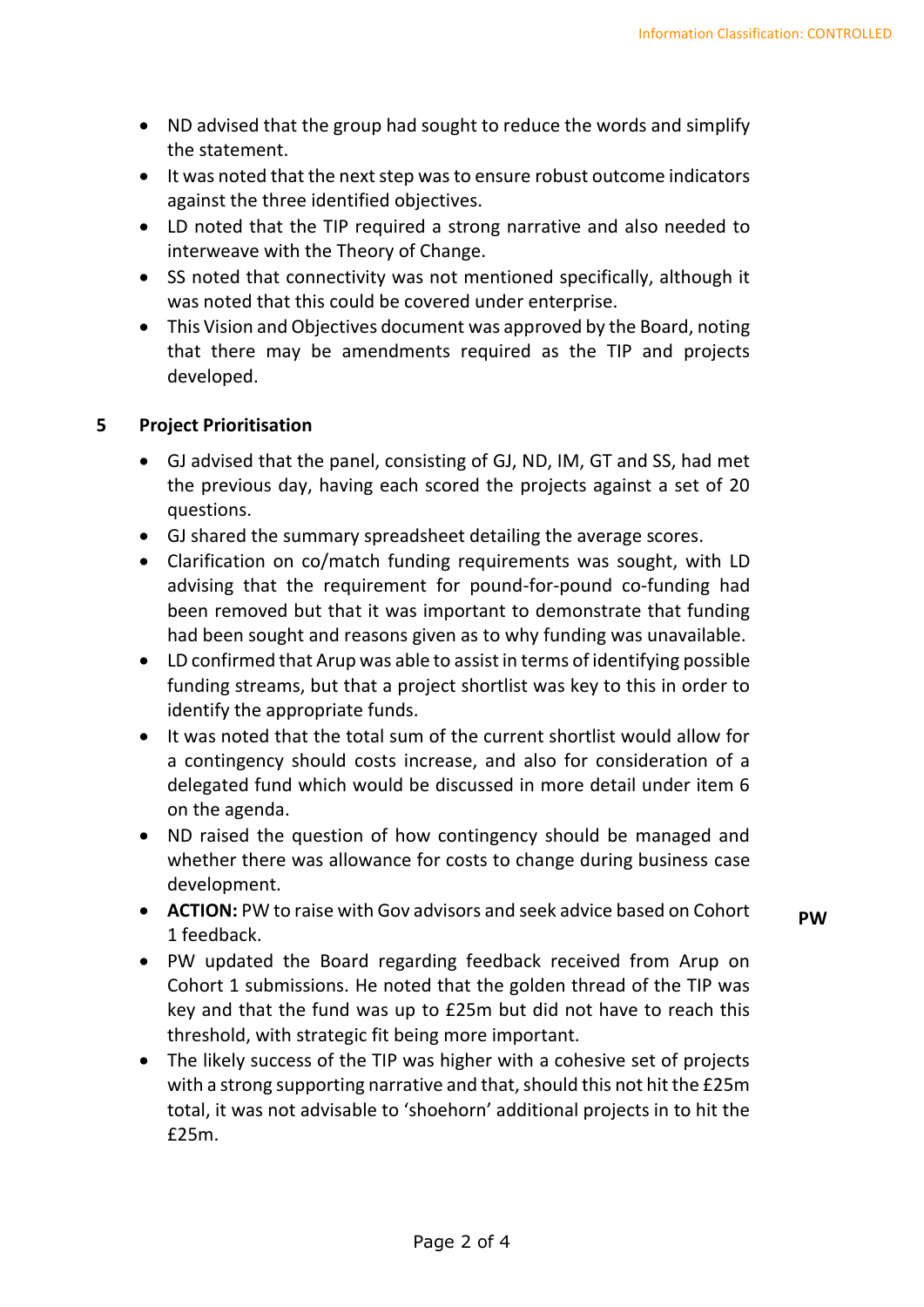- LD noted that a number of the shortlisted projects were being examined with the potential of turning them into one proposal, a meeting with proposers was being held the following week.
- PW noted that this idea of packaging projects into themes was good as it offered cohesion to the proposals.
- EK felt that the number of projects on the shortlist was still high and some were small, and would require bringing together. She noted that the community focus and importance were clear and commended the Board on this. Her concern was around whether the list would be perceived by the Government as transformational.
- EK advised that the Board must be clear on the set of projects covering the deliverables within the guidance, and the outputs and outcomes the Government wants to see as a set of investments.
- It was noted that some of the smaller projects might fit best in the proposed delegated fund, with the TIP focussing on a set of larger, more strategic projects.
- EK referred Members to the Towns guidance, page 41, Annex A: Intervention Framework. She recommended mapping the projects against this framework in order to review the balance of the projects against the themes.
- DT noted that he was following up on the Train Station project.
- DT also noted that he was chasing on the Bay to Bay project but had not yet been able to bottom this out. EK noted that she would follow up on this with Cornwall Council colleagues.
- **ACTION:** EK to follow up on Bay to Bay.
- PW encouraged Board members to review published TIPs from Cohort 1 and shared links for Members to refer to.
- LD noted that there was significant analysis work required on the projects in order to develop the TIP and that this relied on the shortlist being decided.
- EK recommended LD undertake mapping work, and feed back how this flows through from vision to project deliverables. The Board would then need to identify any gaps and/or projects that do not strategically fit and therefore should not be included in the TIP.
- LD shared a draft infographic which visually depicted the spread of the projects within the town and how they fitted against a population map. This was a work in progress and would be updated as projects were agreed for inclusion.
- LD noted that projects group were aware this was an iterative process and the list they had produced was a first draft, but reminded Members that identifying the shortlist was increasingly urgent in order to produce the draft TIP.

**EK**